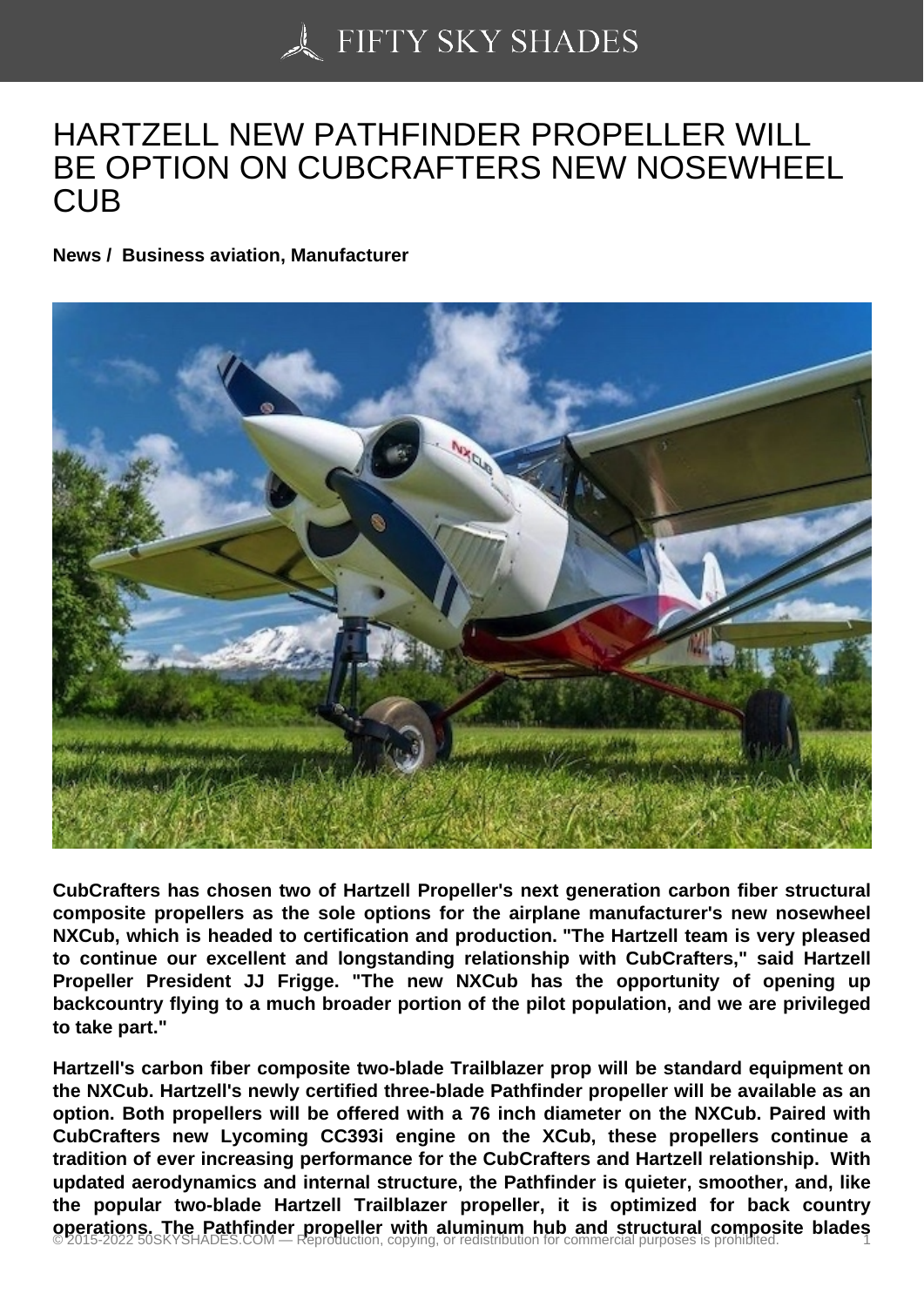CubCrafters notes that the nosewheel-equipped NXCub is already selling well, and early customers have been excited about the new Pathfinder propeller option. With dozens of the new NX aircraft already sold and scheduled to deliver to over the next 12 months, Hartzell is committed to ramping up production of the Pathfinder to fulfill the need for this next generation of backcountry propeller.

CubCrafters President Patrick Horgan said, "Hartzell was the perfect collaborator as we went through this process. Backcountry flying is a part of their heritage. Working with a teammate like Hartzell, with their experience developing new aircraft with OEMs, was a rewarding experience and will give our customers an extra measure of confidence wherever they fly."

The added capabilities and value offered by the new nosewheel option are game-changing. The NXCub is easily convertible between nosewheel and tailwheel, so you really get two airplanes in one. A fast, modern, easy-to-fly, tricycle gear aircraft and a traditional big-tire tailwheel Cub together. Both are very capable STOL aircraft designed for the backcountry missions that CubCrafters' airplanes have always excelled at.

With an extremely robust trailing-link nosewheel assembly and large tundra tires as an option for the mains, the nosewheel equipped NXCub is capable of handling primitive landing strips and most off-airport operations. Landing loads on the nosewheel are transmitted to the airframe by a heavy duty truss designed just for this application, and the entire nosewheel assembly itself is a bolt-on option that can be removed should the owner want to convert the airplane to a tailwheel configuration. For more information on CubCrafters go to http://cubcrafters.com/.

07 JULY 2020